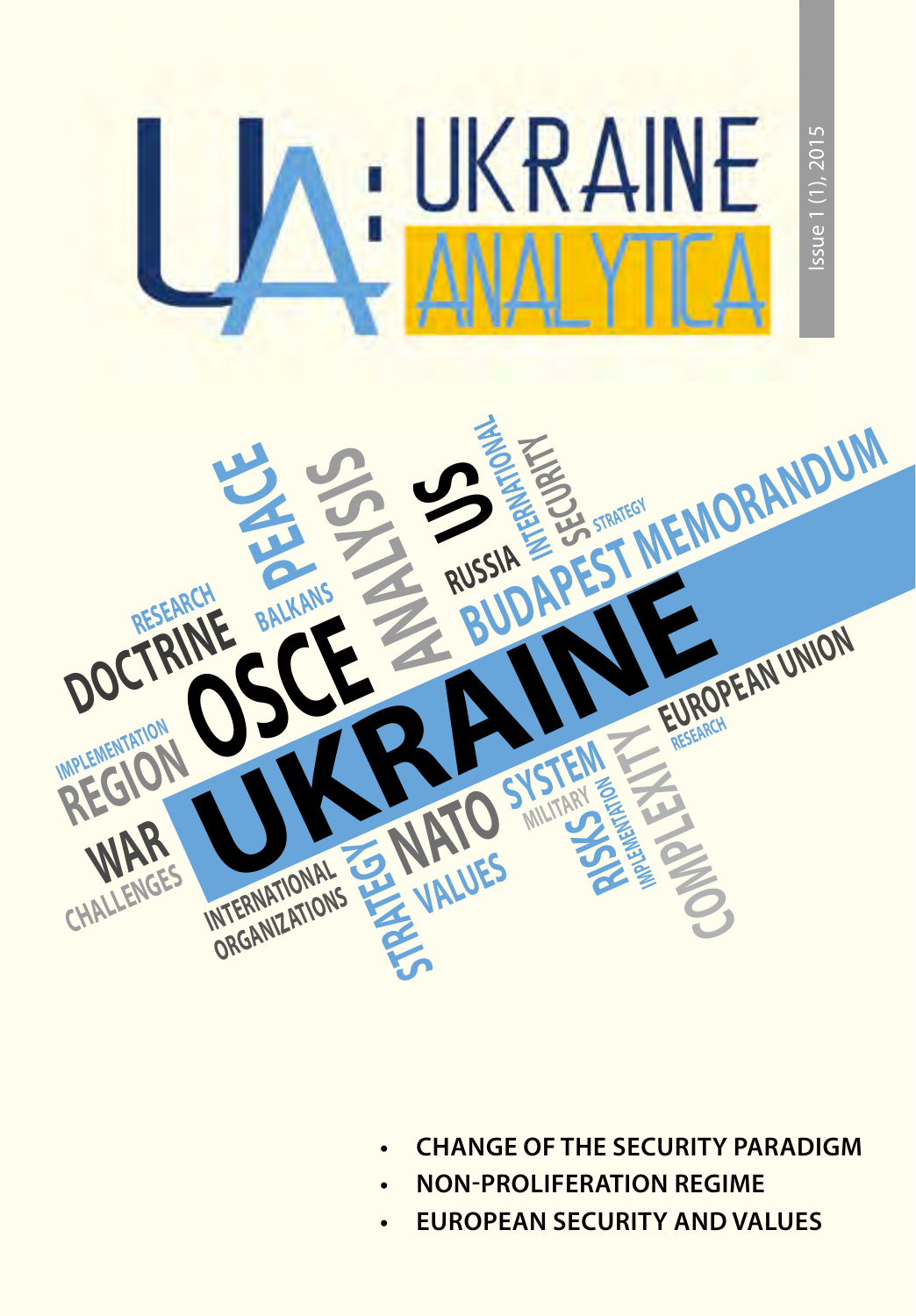

Issue 1 (1), 2015

### **The Change of Security Paradigm**

**Editors**

Dr Hanna Shelest Dr. Mykola Kapitonenko

#### **Publisher:**

Published by NGO "Promotion of Intercultural Cooperation" (Ukraine), Centre of International Studies (Ukraine), with the financial support of the Representation of the Friedrich Ebert Foundation in Ukraine

UA: Ukraine Analytica is the first Ukrainian academic/analytical journal in English language on International Relations, Politics and Economics The journal is aimed for experts, diplomats, academics, students interested in the international relations and Ukraine in particular

#### **Contacts:**

website: http://ukraine-analytica org/ e-mail: Ukraine\_analytica@ukr.net Facebook: https://www facebook com/ ukraineanalytica

### **BOARD OF ADVISERS**

*Dr. Dimitar Bechev* (Bulgaria, Research fellow, London School of Economics and Social Science)

*Dr. Iulian Chifu* (Romania, Director of the Conflict Analysis and Early Warning Center)

*Dr. Igor Koval* (Ukraine, Rector of Odessa National University by I.I. Mechnikov)

*Dr. Sergey Minasyan* (Armenia, Deputy Director at the Caucasus Institute)

*Stephan Meuser* (Germany, Director of the Representation of the Friedrich Ebert Foundation in Ukraine and Belarus)

*Dr. Róbert Ondrejcsák* (Slovakia, Director of Center for European and North Atlantic Affairs)

*H.E., Dr. Oleg Shamshur* (Ukraine, Ambassador Extraordinary and Plenipotentiary of Ukraine to France)

*Dr. Stephan De Spiegeleire* (The Netherlands, Director Defence Transformation at The Hague Center for Strategic Studies)

*Ivanna Klympush-Tsintsadze* (Ukraine, Member of the Parliament of Ukraine)

*Dr. Dimitris Triantaphyllou* (Greece, Director of the Center for International and European Studies, Kadir Has University (Turkey))

*Dr. Asle Toje* (Norway, Research Director at the Norwegian Nobel Institute)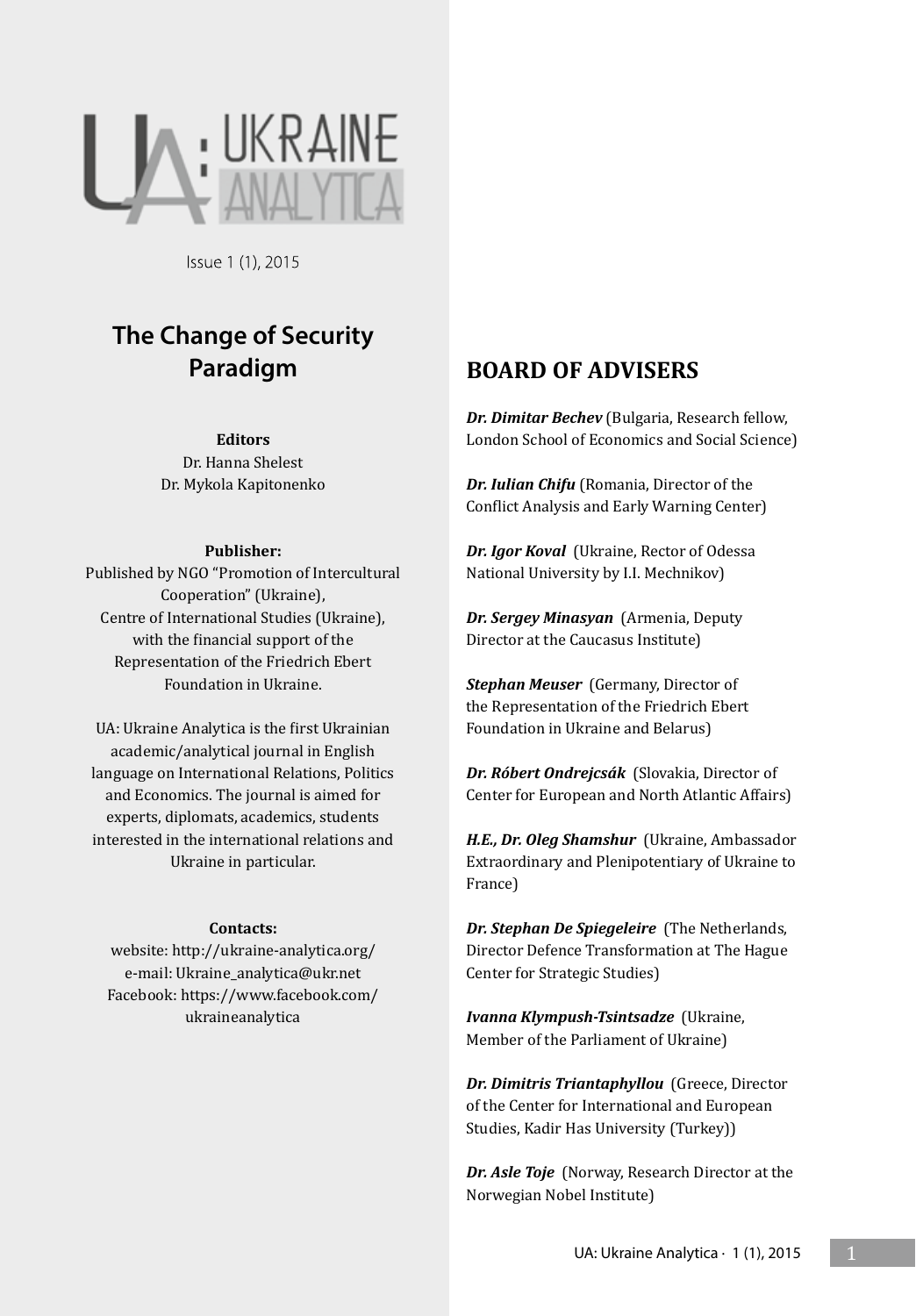# **TABLE OF CONTENTS**

| IS UKRAINE AN OBJECT OR A SUBJECT OF THE WORLD POLITICS? 3<br>Interview with the Minister of Foreign Affairs of Ukraine Pavko Klimkin<br>for UA: Ukraine Analytica |
|--------------------------------------------------------------------------------------------------------------------------------------------------------------------|
| Mykola Kapitonenko                                                                                                                                                 |
| IS IT ALL ABOUT VALUES? DIVERGING PERCEPTIONS OF SECURITY<br>AS REASON FOR NATO-RUSSIA CRISIS ACCORDINATION CONTRACT 15<br>Yulia Nikitina                          |
| <b>RUSSIA'S NEW SECURITY STRATEGY AND THE UNITED STATES' RESPONSE 24</b><br>Polina Sinovets                                                                        |
| Taras Mykhalniuk                                                                                                                                                   |
| <b>PROSPECTIVE ANALYSIS OF UKRAINIAN CRISIS: SCENARIOS</b><br><b>Iulian Chifu</b>                                                                                  |
| UKRAINIAN CRISIS AND BUDAPEST MEMORANDUM:<br><b>CONSEQUENCES FOR THE EUROPEAN AND GLOBAL SECURITY STRUCTURES  45</b><br>Sergiy Galaka                              |
| UKRAINIAN CRISIS' IMPACT ON THE SOUTH CAUCASUS 52<br>Tornike Sharashenidze                                                                                         |
| <b>CRISIS MANAGEMENT IN UKRAINE OR WHY IS THERE REALLY</b><br>Olena Bordilovska                                                                                    |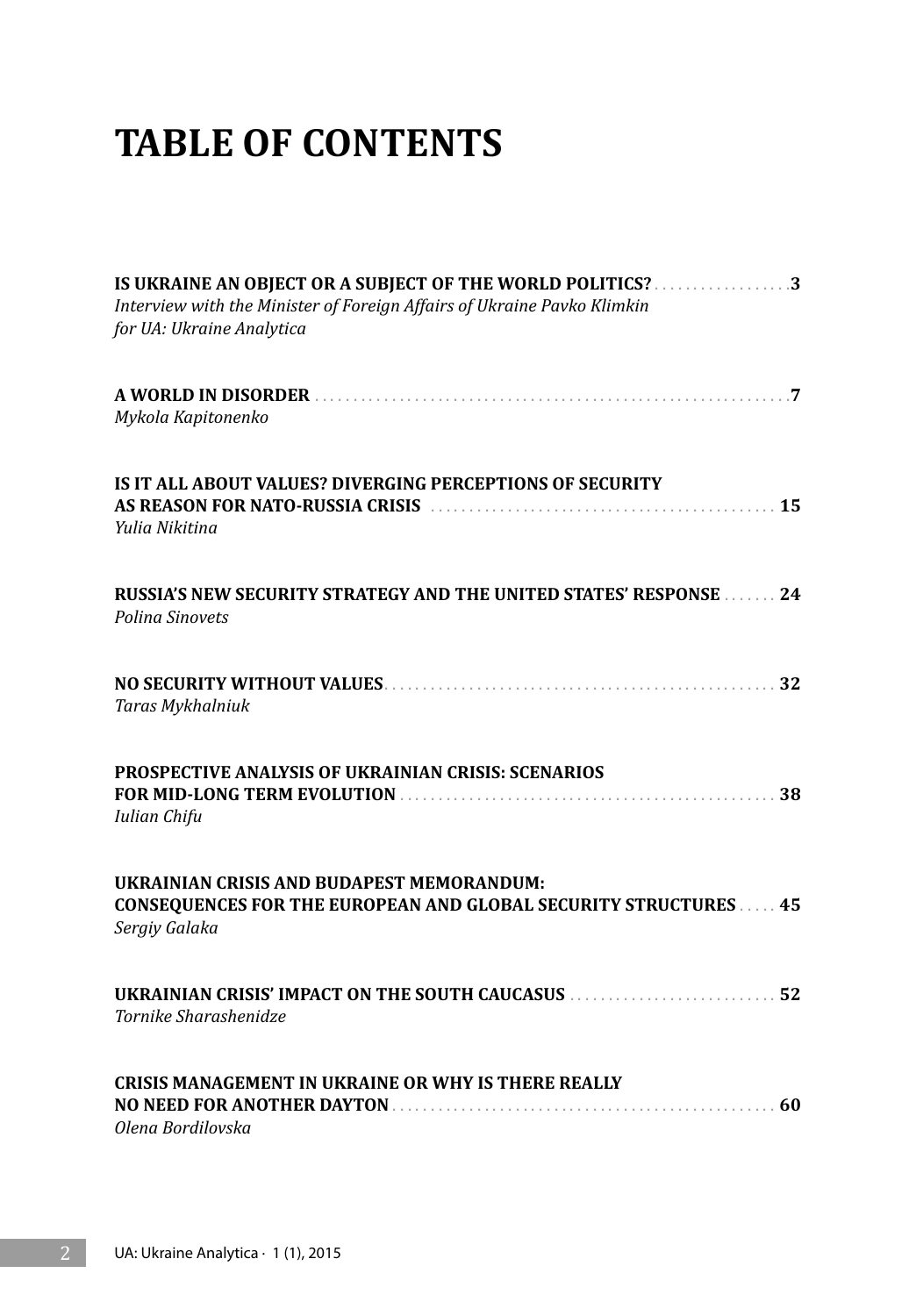## **RUSSIA'S NEW SECURITY STRATEGY AND THE UNITED STATES' RESPONSE**

*Polina Sinovets,* 

*Odessa National I.I. Mechnikov University, Ukraine*

*The article offers analysis of Russia's military strategy based on the text of the Military Doctrine 2014 as well as the Kremlin's public rhetoric. The issues of Russia's identity as well as its vital interests and military development and engineering are touched upon. On the other hand, the United States' National Security Strategy 2015 is regarded as a key element to understanding American intentions and resolve in response to the Russia's challenge. The Ukrainian conflict is presented as a key element of Russia's strategy.*

### **Russia's Military Doctrine and Strategic Worldview**

The year of 2015 was marked by aggravation of the international relations' conflict level, as well as publication of the main defence documents by Russia and the United States. Both documents presented updates of basic interests and security challenges these countries define in the modern security architecture. They also reflect shifts and changes in the international political environment that have taken place in the last two years.

Russia's Military Doctrine was presented on December 29, 2014, on the New Year's Eve, as if the Kremlin did not want to share it with the world. Still, it became known to the wider public in the beginning of 2015; that is why it is reasonable to regard the Document as the event of 2015. This document's key ideas can be summed up in three main points:

1. Russia is rising. The central idea is to counterbalance the West presented as the one destabilizing the world order. Blaming the West (and, first and foremost, the United States) for building the unipolar world has become the Russia's authorities' main catchphrase in 2015. In particular, "To build the balanced system of interests and relations defined in the world long ago", is how Putin articulated Russia's current mission in his Valdai speech in 20141. Russia's Military Doctrine, in its turn, addresses the West's attempts to increase its geopolitical influence among the main "dangers" to Russia. 2 Among the dangers ranked highest are NATO enlargement, deployment of the European missile defence, and implementation of the Global Prompt Strike concept. One of the newly added one is a regime change threatening Russia's interests, which is a direct reference to the events in Ukraine. These events are presented to the Russian public as an artificial coup d'état aimed at increasing American influence and undermining Russia's positions in the near abroad. The "Threats" chapter gives a similar message, where "special security

<sup>1</sup> Zasedaniye mezhdunarodnogo discussionnogo cluba Valdai, 24 Octiabria 2014, "Prezident Rossii", http://kremlin. ru/events/president/news/46860

<sup>&</sup>lt;sup>2</sup> Военная доктрина Российской Федерации ( Military Doctrine of Russian Federation) 29 декабря, 2014 года [http://static.kremlin.ru/media/events/files/41d527556bec8deb3530.pdf , acess: 9.01.2015]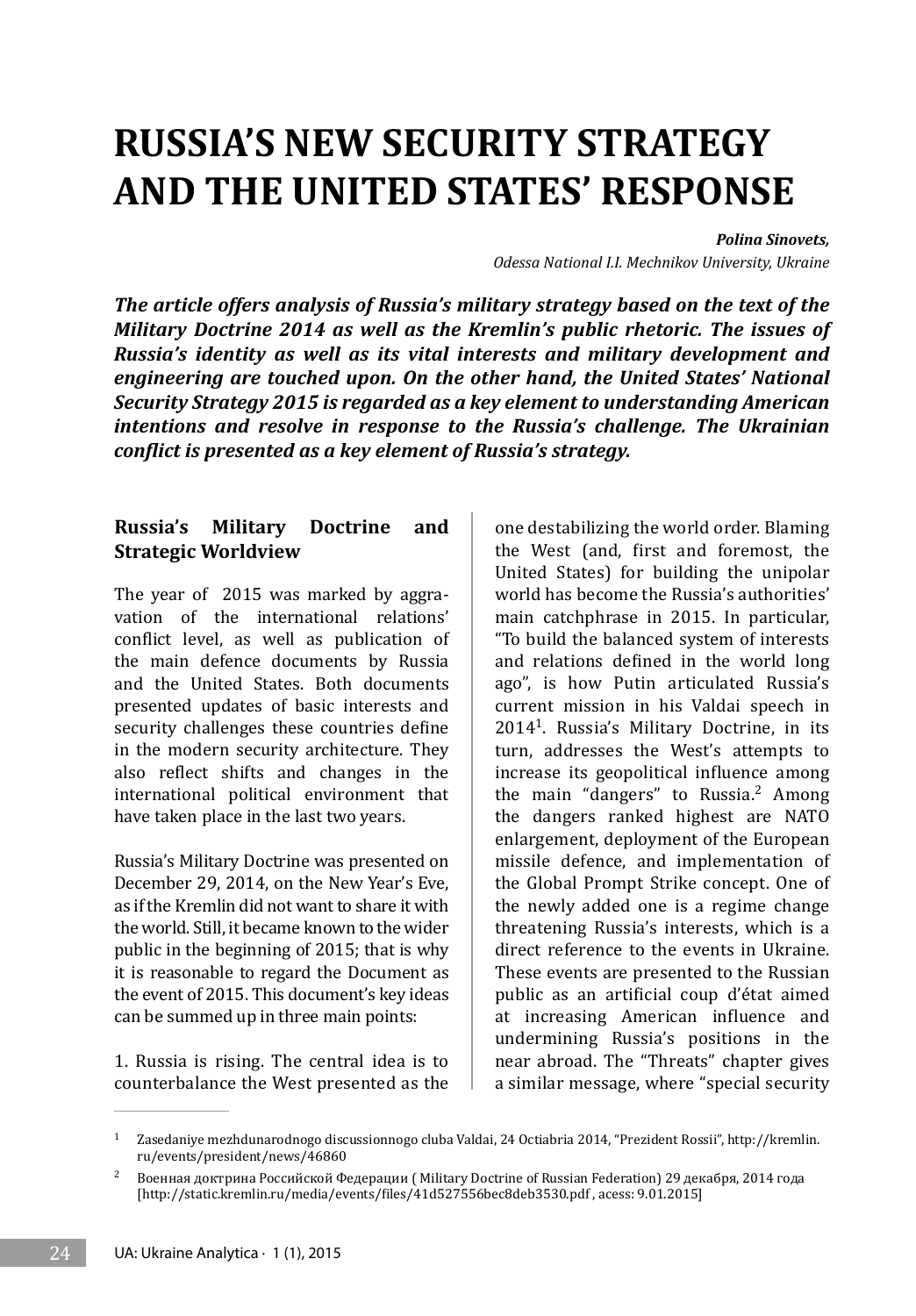services" of "certain states' are blamed for "undermining spiritual and patriotic traditions in the defence of motherland"3. In general, the Military Doctrine's main intrigue is very similar to a plot of an old good Hollywood movie, where the good guy has to stand up and defend himself against an evil power, which is doing its best to destroy his wealth.

No specific names are mentioned but the relations with the West, mostly reduced to NATO, are described as an "equal dialogue", not as "partnership" or "cooperation" as it used to be called in the previous years. To be more precise, Russia admits a possibility of cooperation with NATO in separate spheres as, for example, the missile defence, however, the main condition remains the same – "equitable participation"<sup>4</sup>. This passage sounds hollow enough as the dialogue between NATO and Russia over missile defence hit a dead end a couple of years ago, when it became quite clear that the Alliance was not going to subjugate its security to the Kremlin's will.

2. The area of Russia's vital interests is outlined. To quote Sergey Karaganov, the Dean of the Department of World Politics and Economy, Higher School of Economics, Russia is fighting "to preserve the territories considered to be of vital importance for its survival."5 In particular, the Doctrine text defines these territories<br>as "states bordering the Russian bordering

Federation." Overall, it is necessary to mention several points:

The first one: the Russian Federation's Military Doctrine directly refers to Ukraine and the Ukrainian events, drawing red lines to the West's potential actions, which Russia will consider unacceptable. They can be found not only in the text of the Doctrine, but also in President Putin' speeches. In particular, the Large-scale military exercises in the territories of the states neighbouring the RF and its allies<sup>"6</sup> are listed as military threats (the actions that can cause direct application of the military force) in the Doctrine. It regards regular Ukraine-NATO joint military trainings as potentially endangering Russia's vital security. Moscow has already expressed its dissatisfaction with NATO-Ukraine military trainings "Rapid Trident-2015", which took place in July 2015 in Lviv oblast, treating them as a provocation and support of the war spirit in Ukraine. 7

In addition, the "i" were dotted in President Putin's revelations in the documentary "Crimea. The Way Back Home<sup>8</sup>": Putin said he was ready to use nuclear weapons if necessary to "defend" people in Crimea. Such Russian public figures and officials as Fyodor Lukyanov and lieutenant general Evgeniy Buzhinskiy both comment on their concern about the sort of NATO actions that can launch an actual war with Russia. In particular, Buzhinskiy believes that for Russia, Ukraine is a red line and especially

 $3$  Военная доктрина Российской Федерации ( Military Doctrine of Russian Federation) 29 декабря, 2014 года [http://static.kremlin.ru/media/events/files/41d527556bec8deb3530.pdf , acess: 9.01.2015]

 $\frac{4}{5}$  Ibid.

<sup>5</sup> Сергей� Караганов, Причина этого конфликта – заблуждения Запада, поэтому русские не сдадутся (The reason of this conflict is the West's mistake, that is why Russians would not surrender), Россия в глобальной� политике, 24 September, 2014,[http://www.globalaffairs.ru/pubcol/Prichina-etogo-konflikta--zabluzhdeniya-Zapada-poetomu-russkie-ne-sdadutsya-16975, acces: 25.02.2015].

 $6$  Военная доктрина Российской Федерации (Military Doctrine of the Russian Federation) 29 декабря, 2014 года [http://static.kremlin.ru/media/events/files/41d527556bec8deb3530.pdf , access: 9.01.2015]

 $7$  Россия считает учения во Львовской области провокацией (Russia views the military trainings in Lviv oblast as provocation) [http://24tv.ua/ru/ukraina/rossija\_schitaet\_voennye\_uchenija\_vo\_lvovskoj\_oblasti\_provokaciej/ n59506; access: 25.08.2015]

<sup>8</sup> Crimea The Way Back Home – EN Subtitles. Full Documentary, March 24, 2015, Sott. Net, [access: www.sott.net, August 5, 2015]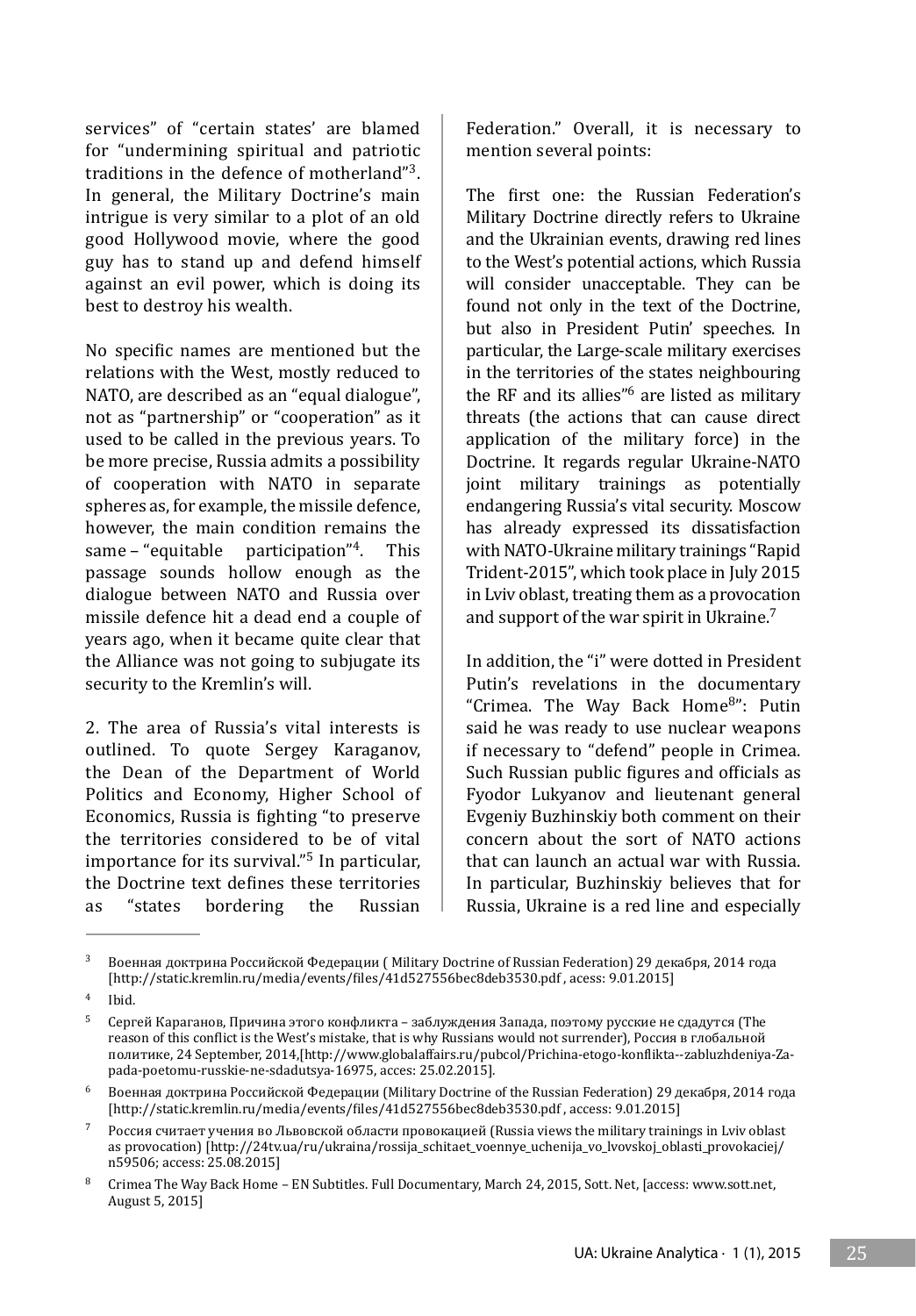"Ukraine that is hostile to Russia."9 This is a crucial point, as these days, the Russia's elites claim that the United States is doing its best to alienate Ukraine from Russia, driving a wedge between the two brother nations, or even one nation, as Academician<br>Arbatov once called Russians and Arbatov once called Russians and Ukrainians: "Even if there are two states, there is one nation." In the Russian experts' opinion, the United States underestimates Ukraine's role to Russia. In particular, Lukyanov believes that America's massive military help to Ukraine might cause a big war. In his opinion, Russia views Ukraine as a part of its territory, and even if not a part then still essential to Russia's security<sup>11</sup>.

«*Russia does not clearly outline the perimeter of its vital interests, perhaps in an attempt to preserve some strategic ambiguity for NATO.*

While Ukraine may be essential, it is not the only dimension of Russia's vital interests. In particular, as the war with Georgia in 2008 showed, all states of the former Soviet Union, especially those bordering with the Russian Federation are included in the perimeter of Russia's vital interests.

The second point refers to those neighbours of Russia's, which are already included in the vital interests of Russia's main rivals, in particular, NATO. Russia does not clearly outline the perimeter of its vital interests, perhaps in an attempt to preserve some strategic ambiguity for NATO. Still, this ambiguity holds certain dangerous questions for the Alliance. Does "bordering states" mean those states of the former Soviet Union, which still do not have NATO membership? Does Alliance membership guarantee that there will be no "green men" on the territory of the NATO states? Yet again, is there a remedy against Russia's "creeping aggression"? Russian expert Andrey Piontkovsky developed the socalled "Narva paradox" as a potential trigger of World War 3. In his opinion, Russia's provocative strategy towards the Baltic states aims at creating a sort of Donetsk scenario, where the "struggle of Russians for their rights" would be supported by the "little green men". This situation might force NATO to decide whether to start an armed conflict with the nuclear Russia or to demonstrate non-credibility of the NATO defence commitments, which will all but bury the Alliance as viable organization.<sup>12</sup> In this situation, Russia flexing its military muscles serves as one of the most important tools of its strategy towards the West. One more strategic peculiarity of Russia's culture is interconnection between the state's greatness and its military power. This idea was borne out by the experience of the Russian Empire, when military power became the "chief institutional foundation of Russia's statehood"13. Czar Nicolas II's abdication in 1917, a decision taken by the General Staff instead of the State Duma, can be regarded as an obvious example here $^{14}$ .

<sup>&</sup>lt;sup>9</sup> M. Fisher, Former top Russian general: Russia will defend Eastern Ukraine, even if it means taking Kiev, "Vox Energy &Environment', May 15,2015, [ www.vox.com; access:28.07.2015]

<sup>&</sup>lt;sup>10</sup> Interview of the author with A. Arbatov.

<sup>&</sup>lt;sup>11</sup> M. Fisher, How World War III became Possible, "Vox Energy&Envirnment", June 29, 2015, [http://www.vox.com; acess: 27.07.2015]

 $12$  Андрей Пионтковский: сценарий четвёртой мировой войны (Andrey Piontkovsky: the screenplay of the Forth World War),"Svobodnaya Rossiya", December 2, 2014, [freedomrussia.org; access: 20.07.2015]

<sup>13</sup> Fritz W. Ermarth., Russian Strategic Culture in Flux: Back to the Future? [in]:Strategic Culture and Weapons of Mass Destruction. Culturally-based insights into Comparative National Security Policy Making, ed. J.J. Johnson, K.K. Kartchner, J.A. Larsen – New York , 2009.

<sup>14</sup> Ibid.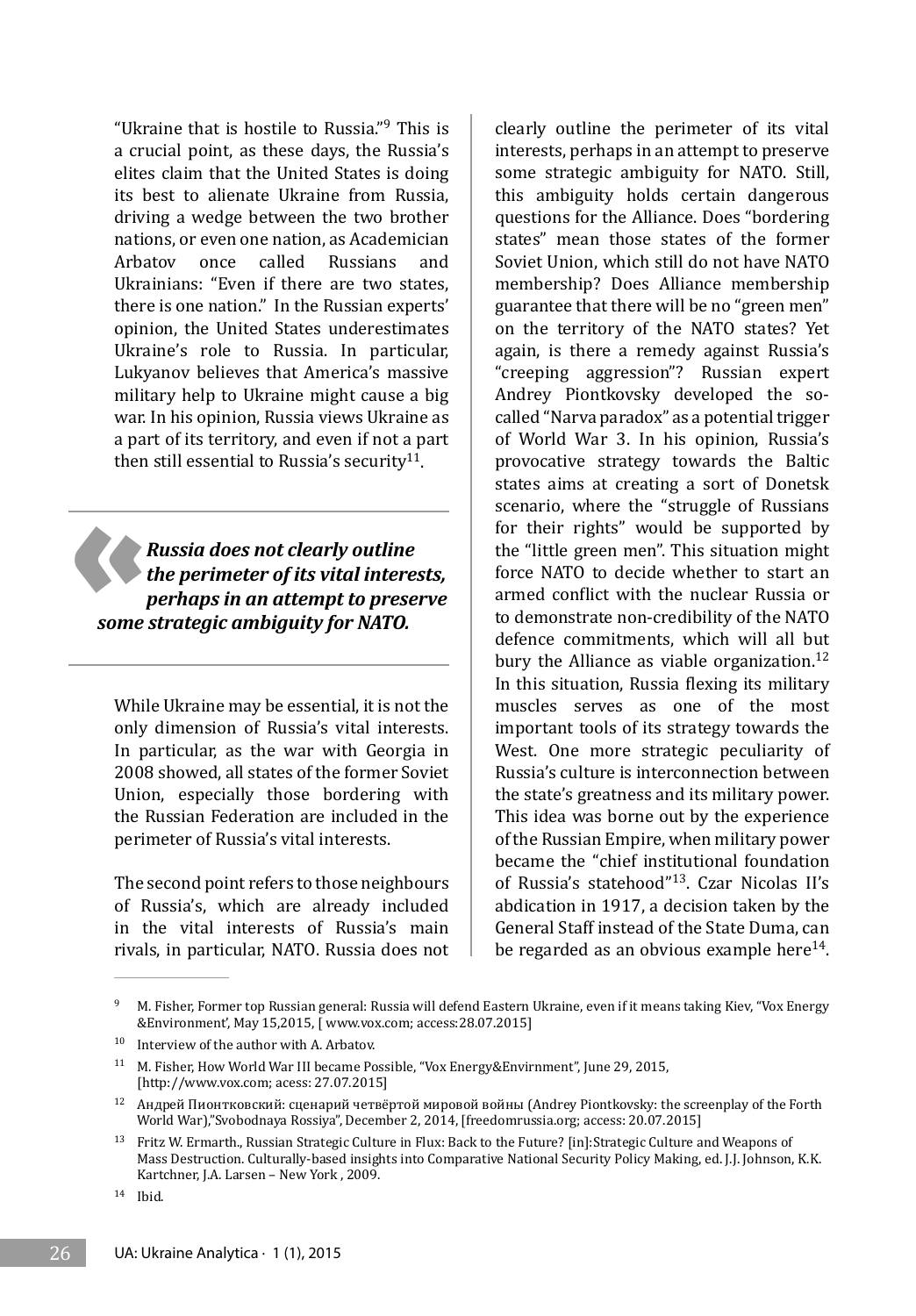Therefore, one of the main tasks of Putin's regime is to restore Russia's military might, at least to the level of its regional ambitions.

Until recently, conventional deterrence was considered one of the Russia's weakest points, although the situation began to change. At first sight, Russia's conventional arms procurement plans look very ambitious. Moscow is putting significant efforts into correcting its conventional imbalance with NATO. In particular, Russia's 2015 federal budget allocates 3.286 trillion roubles to defence, equivalent to 4.2% of GDP15. As a result, the Kremlin's defence budget has doubled since 2004. Russia's 2011-2020 arms procurement program stipulates the upgrade of up to 11% of the forces' military equipment annually, and will boost the share of modern weaponry in the armed forces' inventory to 70% by 2020. 16

At the beginning of the decade, the general feeling was that, within seven years, Russia would be able to catch up with the United States in implementation of the Prompt Global Strike concept. This statement was confirmed by the Russian military exercise Zapad-2013, which, unlike in previous years, was based on imitation of a conventional weapons scenario conflict<sup>17</sup>. Moreover, the mention of conventional strategic deterrence as well as the Prompt Global Strike among military dangers seems to attract attention to Russia's rapid development of its conventional arms capabilities.

Today, this idea sounds much less realistic,<br>considering the actual international international dynamics. The impact of sanctions against Russia as well as the consequences of the current prices for oil, which dropped by almost a half during the last year, blurs the conventional weapons development perspective. According to evaluations made in the end of 2014, due to the sanctions Russia is going to suffer a reduction of its GDP by 2-3% per year<sup>18</sup>. Today, almost  $80\%$ of key sensitive technologies used by Russia to make precision-guided munitions are imported from the West, which will become unsustainable because of the sanctions $19$ .

Therefore, Russia still relies on nuclear weapons as the ultimate and undeniable tool of its power. Looking at the Doctrine text for the first time, it is possible to believe that Russia regards application of nuclear weapons as the last resort to defend itself against the conventional aggression, "when the very existence of the state is under threat." Meanwhile, considered in the context of Russia's actions in general, military trainings, and the Kremlin's statements, it gains a much wider meaning. Vladimir Putin's admitted readiness to use nuclear weapons to defend Crimea makes it clear, that for the Kremlin, existence of the state means preservation of the current political regime with its aggressive nationalist ideology. "Sovereignty, independence, and unity of Russia is undeniable. They are those "red lines" nobody is to cross". 20 The

<sup>15</sup> 'Strategic nuclear force top priority of Russian army in 2015', December 29, 2014," Russia News.net", [http://www.russianews.net/index.php/sid/228941881; accessed: 5.03.2015].

<sup>16</sup> Russian Military Budget, "GlobalSecurity.org", www.globalsecurity.org/military/world/russia/mo-budget.htm [accessed: 12.01.2015].

<sup>&</sup>lt;sup>17</sup> Nikolai Sokov, Upping the Ante: The Implications of Russia's Pursuit of Precision Conventional Strike Weapons", WMD Junction, James Martin Center for Nonproliferation Studies, 20 December 2013, [http://wmdjunction.com/131220\_russia\_precision\_conventional\_strike.htm; accessed: 17.01.2015].

<sup>18</sup> Vladislav Inozemtsev: Kak Sanktsii izmeniat Rossiyu?, "Haifainfo.ru", December 6, 2014, [http://haifainfo.ru/?p=48533 (accessed: 19.02.2015].

 $^{19}$  Igor Sutyagin, Roundtable discussion "Ukraine and Its Neighborhood: How to Deal with Aggressive Russia?", NATO Defense College, Rome, February 9, 2015.

<sup>20</sup> Vystuplrnie Vladimira Putina na zasedanii kluba Valdai, 19 Sentiabria 2013, http://www.rg.ru/2013/09/19/stenogramma-site.html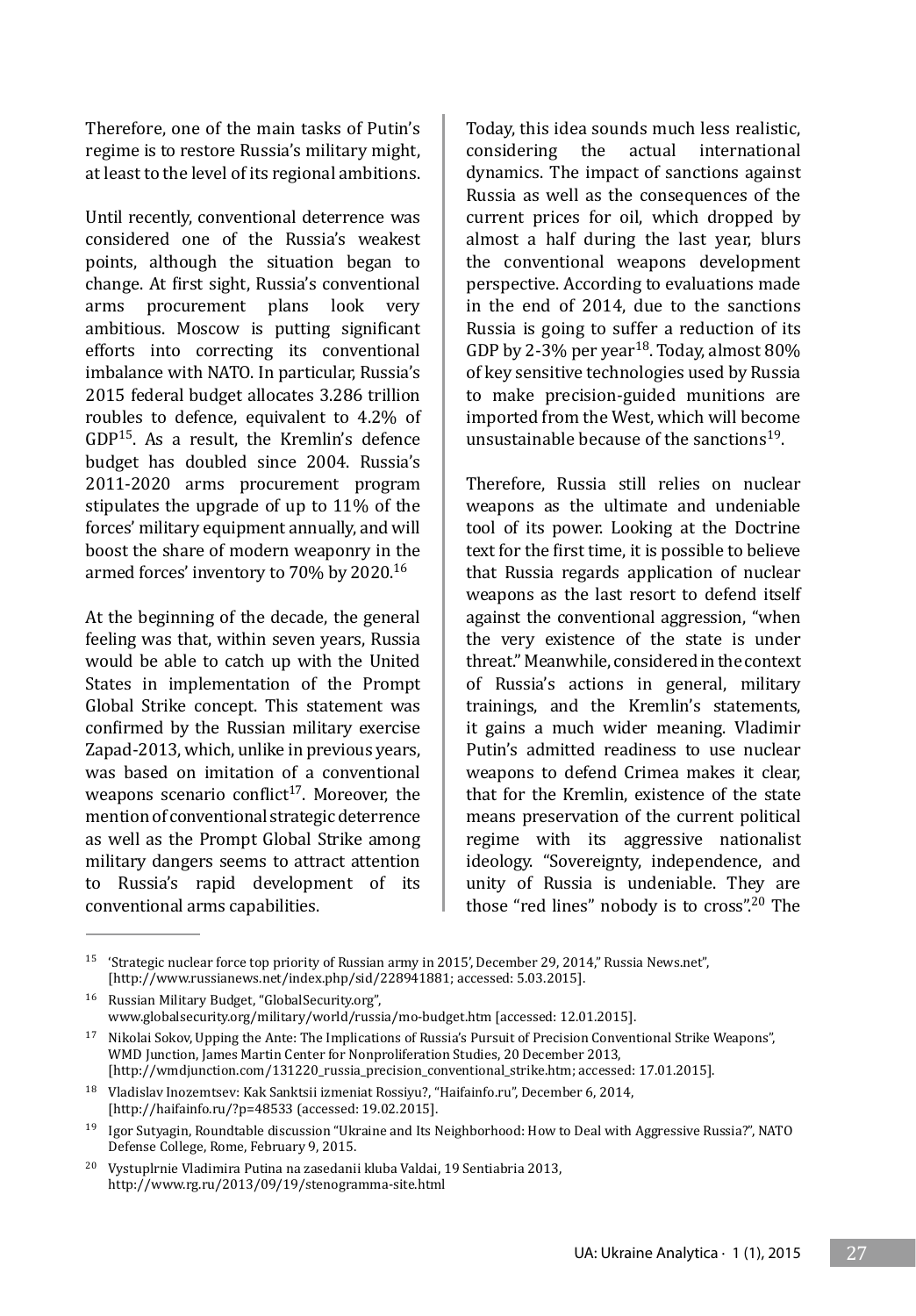question is what the Kremlin means by the word "unity"? If Crimea belongs to the historical lands of the Russian Empire, then all former Soviet republics can be regarded as potential elements of Russia's unity, which can be defended by nuclear weapons. In this context, Moscow's recent statements about checking legitimacy of the Baltic states' secession from the USSR adds to the overall portrait of the Kremlin ambitions.

During the last year, the number of nuclear threats Moscow applies doubled as did military trainings with the potential use of tactical nuclear weapons, including their deployment in Kaliningrad oblast and even, according to some information, in Crimea. In June 2015, in his speech at the Military Technical Forum "Army-2015," President Putin announced that this year Russia was going to add 40 new ballistic missiles to its strategic nuclear forces (24 ICMBs "Yars" and 16 SLBMs "Bulava"21). NATO took this announcement with great anxiety as the evidence of Moscow's determination to start another arms race. Today, Russia's nuclear arsenal amounts to  $4,500$  warheads<sup>22</sup>, of which 2,000 are nonstrategic nuclear weapons and 1,643 are deployed on strategic vehicles<sup>23</sup>. Still, taking into account Russia's actual situation, where ICBM deficit is combined with the sanctions' impact over the economy, there are all reasons to believe that by 2018 Russia will comply with the demands of START-3, which set the limit for the deployed warheads at 1,550 units. At the same time, START-3 will be the threshold Russia would be unable to cross in the nearest future, first of all, because of the mentioned economic and technical reasons preventing Moscow from replacing the old SS-18s with the new ICBMs before 2022. A couple of years ago it was planned that SS-18s would be decommissioned in 2017, then their service was prolonged till 2020, and now till 2022, when the new liquid-fuel missile "Sarmat" is supposed to replace them.

### **The US Response**

Russia's Military Doctrine was followed by the US National Security Strategy published in February 2015. The logic is understandable as the strategic environment has changed significantly since 2010, when the previous Security Strategy was published.

Among the main threats defined in the document, three key ones are: the threat to the US homeland and its critical infrastructure; the threat to the security of the US allies and citizens abroad; and the global economic crisis<sup>24</sup>. The spreading of weapons of mass destruction occupies the fourth place, just above pandemic diseases and the climate change. It differs significantly from the previous NSS published in 2010, which stated that "there is no greater threat to the American people than weapons of mass destruction", which could become an object of interest for terrorist organizations and certain states<sup>25</sup>. Main changes are presumably connected with the "rise of Russia", which is still the only peer to the US in regard to the nuclear arsenal.

<sup>&</sup>lt;sup>21</sup> Путин: ядерные силы России пополнят более 40 межконтинентальных ракет (Putin: 40 ICBMs will be added to Russian nuclear forces ), «ТВЦ», 17 June 2015, [ww.tvc.ru; access: 30.07.2015]

<sup>22</sup> Hans N. Kristensen, Robert S. Norris, Russian Nuclear Forces, 2015, The Bulletin of the Atomic Scientists [http:// bos.sagepub.com/content/early/2015/04/13/0096340215581363.full; access:29.07.2015]

<sup>&</sup>lt;sup>23</sup> New START Treaty Aggregate Numbers of Strategic Offensive Arms, "Bureau Of Arms Control, Verification, And Compliance" September 1, 2014, [http://www.state.gov/t/avc/rls/235606.htm; accessed:12.02.2015].

<sup>&</sup>lt;sup>24</sup> US National Security Strategy, February 2015, The White House, [www.whitehouse.gov; access: 25.07.2015]

<sup>25</sup> US National Security Strategy, May, 2010, The White House, [www.whitehouse.gov; access: 21.07.2015]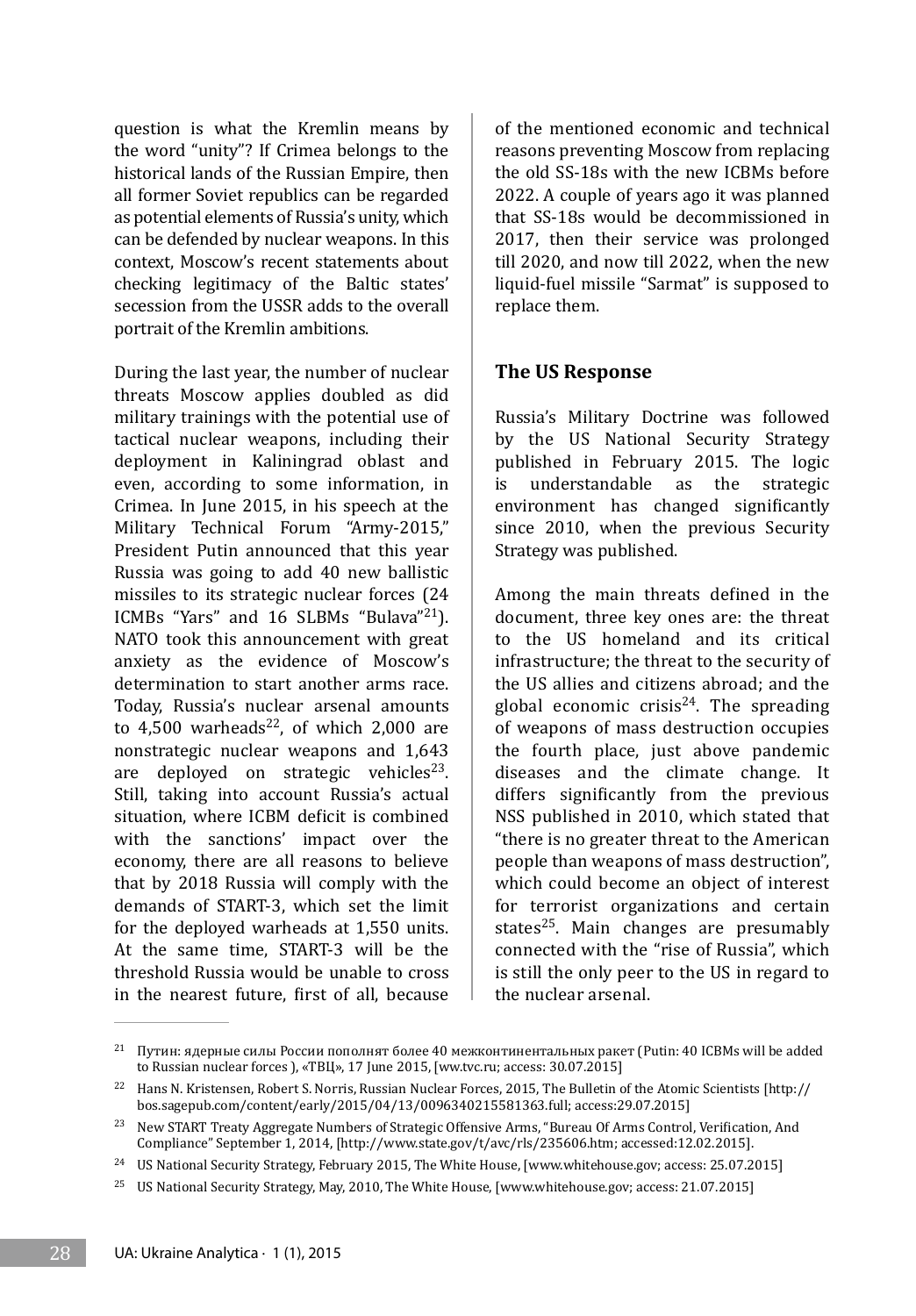It is also possible to outline the US Strategy in two main messages:

1. US' continued leadership, which is presented as a leadership by strength, by an example, and with capable partners. It is mentioned that, besides having the most dynamic economy in the world, the US has the strongest military might but its values make it an exceptional and undeniable leader. Such an aggressive style of the document seems as a reminder to Russia that all its criticism of the American global dominance is nothing but empty barking. Also, the United States' budget capabilities are quite different from Russia's. In particular, while at the end of the 1980s, the USSR's military expenditures were about 70-80% of America's, which was almost enough to reach the strategic parity, and in the 2000s, Russia's expenditures decreased to 9-17% of America's<sup>26</sup>. These numbers show the depth of military disparity between the two states today, especially in the fields not related to nuclear weapons, which Russia has been keeping since the Soviet parity era.

2. America's vital interests concentrate first on security of its homeland and security of its allies and partners. In particular, this point can be underlined as one of the most important messages to Russia, whose permanent provocations at NATO borders mentioned earlier pose a threat to credibility of the US defensive commitments to the Alliance, and, therefore, NATO's cohesion. To a certain extent, the Russian President aggravated this concern by saying "if I wanted, the Russian troops would not only be in Kyiv in two days, but in Riga, Vilnius, Tallinn, Warsaw or Bucharest, too.27"

To stop Russia from further speculations, President Obama visited Estonia in September of 2014, where he reiterated the US pledge to defend the Baltics. "We'll be here for Estonia. We will be here for Lithuania. We will be here for Latvia. You lost your independence once before. With NATO, you will never lose it again<sup>"28</sup>. Obama's words were supported by the US sending troops to the Baltic states to participate in the 3-month military trainings "Atlantic Resolve" to demonstrate the United States' readiness to act on its commitments to its NATO Allies<sup>29</sup>

Special attention is paid to support of partners, in particular, Ukraine in the face of Russia's aggression. "Russia's aggression in Ukraine makes it clear that European security and the international rules and norms against territorial aggression cannot be taken for granted. In response, we have led an international effort to support the Ukrainian people as they choose their own future and develop their democracy and economy."30 At the same time, there is a strong determination in differentiating between partners and allies, as the latter are covered by Article 5 of the Washington Treaty, obliging the US as a NATO member to respond to aggression against them. In this light, the United States reiterated its pledge to support its allies, although unable to help Europeans resist Russia's coercion.

<sup>&</sup>lt;sup>26</sup> Юрий Фёдоров, Глазами либерала: вы слышите, грохочут сапоги (With liberal's eyes: you hear the boots are rattling), "PIR Center Security Index", June 2015, [pircenter.org; access: 15.07.2015]

<sup>&</sup>lt;sup>27</sup> Will Stewart, Moscow troops could be in five NATO capitals in two days, boasts Putin: www.dailymail.co.uk; access: 25.07.2015]

<sup>&</sup>lt;sup>28</sup> Remarks by President Obama to people of Estonia, Nordea Concert Hall, Tallinn, Estonia, The White House, [www.whitehouse.gov; access: 26.07.2015]

European Security: Operation Atlantic Resolve, US Department of Defense, [http://www.defense.gov; access July 30, 215]

<sup>30</sup> US National Security Strategy, February 2015, "The White House,, [www.whitehouse.gov; access: 25.07.2015]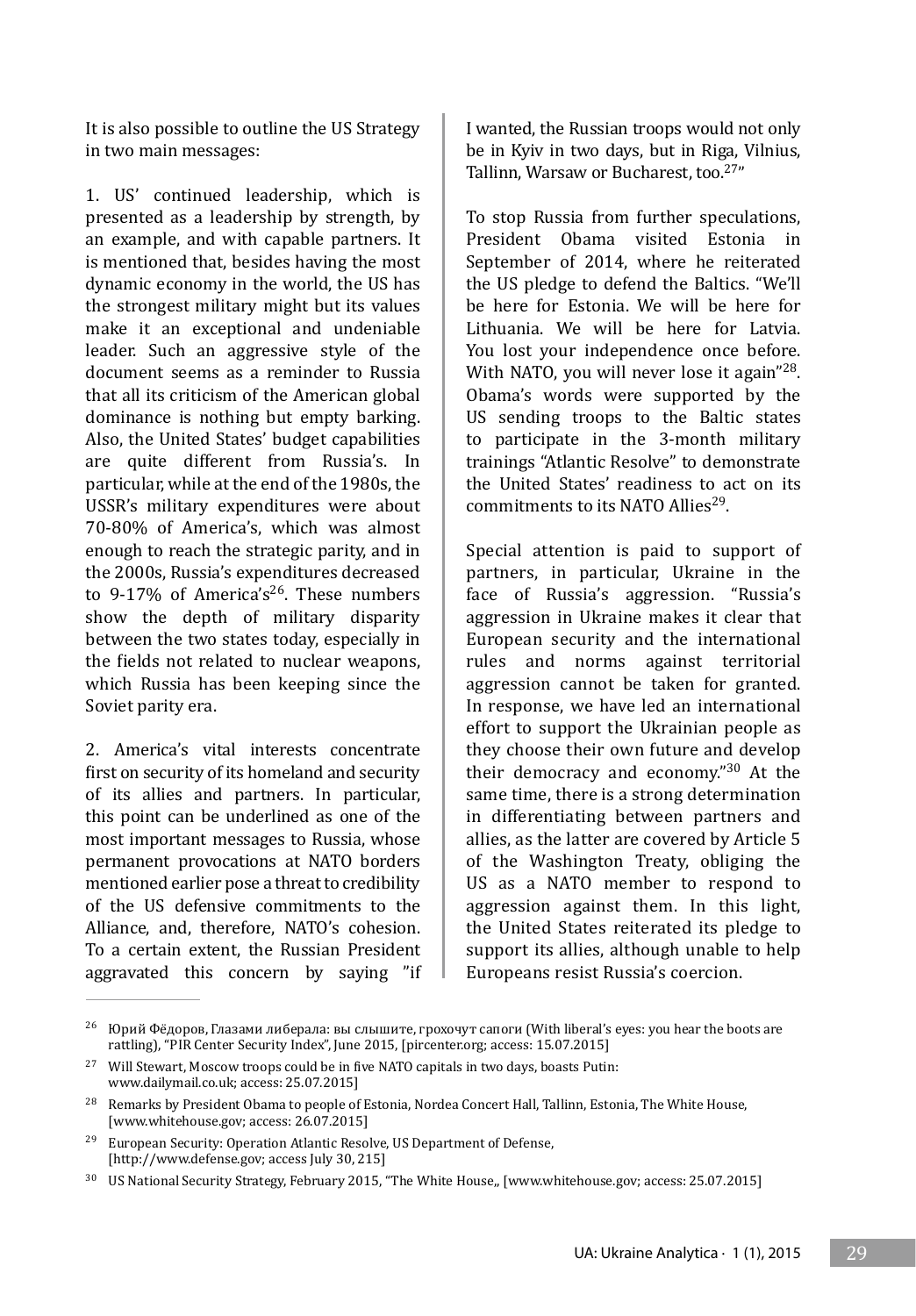In this connection, the US military capabilities play a secondary role to its resolve, which to the White House seems to be the weakest element of its commitments' credibility. Still, it is worth mentioning that conventionally the United States is much stronger than Russia and the only field, where relative parity still exists, is the nuclear arsenal. Today the United States possesses about 4,760 nuclear warheads and more than 800 ballistic missiles and aircraft. Among them, about 2,080 are deployed at strategic weapons and 180 are Europe-deployed non-strategic nuclear weapons $31$ . It is necessary to mention that, unlike Russia, which is now in the middle of modernizing its nuclear arsenal, the US is just entering the modernization process. The Obama Administration adopted the plan of refurbishment of the nuclear weapons in 2010; also, there is a plan to spend USD 350 billion on modernization of the nuclear warheads and delivery vehicles in the nearest few decades. There are grounds to believe that in the light of the growing confrontation between the US and Russia, these modernization programs will bury the global disarmament idea.

Summing up, we can draw the following conclusions:

The Ukrainian events of 2014, which provoked Russia's annexation of Crimea and intrusion to the East of Ukraine, opened a new chapter in Russia's confrontation with the West. Russia's political and military worldview is developed in the process of this confrontation and is partially reflected in the Russia's Military Doctrine-2014. The Doctrine's main idea as well as the Kremlin's rhetoric is the rise of Russia, which serves as the grounds for its aggressive regional expansion.

«*In its turn, the United States' National Security Strategy-2015 looks as an attempt to confront Russia's coercive strategy, insisting that the US was, is, and will be an undeniable leader in the world as a result of its capabilities, responsibility and ideology.* 

In fact, "the rise of Russia" presents the Kremlin's attempt to restore the dividing lines in Europe, isolating its sphere of vital interests from the West's geopolitical expansion. Meanwhile, Russia's interference in the Ukrainian conflict as well as its threats to security of the Baltic states can be regarded as a tool to compel the West to accept its rules of the game. Nuclear weapons play the role of a coercive instrument, which allows Russia not only to continue its war in Ukraine, but to remind NATO that in case of any military support to Ukraine, the situation might aggravate to a regional nuclear war between Russia and NATO. It takes place in the situation, when Russia is much weaker than it wants to show, reminding of the events of Khrushchev in power, when the aggressive nuclear rhetoric and great geopolitical ambitions were hiding Moscow's significant military inferiority.

In its turn, the United States' National Security Strategy-2015 looks as an attempt to confront Russia's coercive strategy, insisting that the US was, is, and will be an undeniable leader in the world as a result of its capabilities, responsibility and ideology. Moreover, the NSS tries to compensate the vulnerability NATO used to have during the Cold War, which is easily overplayed by Russia

<sup>31</sup> Hans N. Kristensen, Robert S. Norris, US Nuclear Forces, 2015, The Bulletin of the Atomic Scientists, [http://bos.sagepub.com/content/71/2/107.full; access: 26.07.2015]